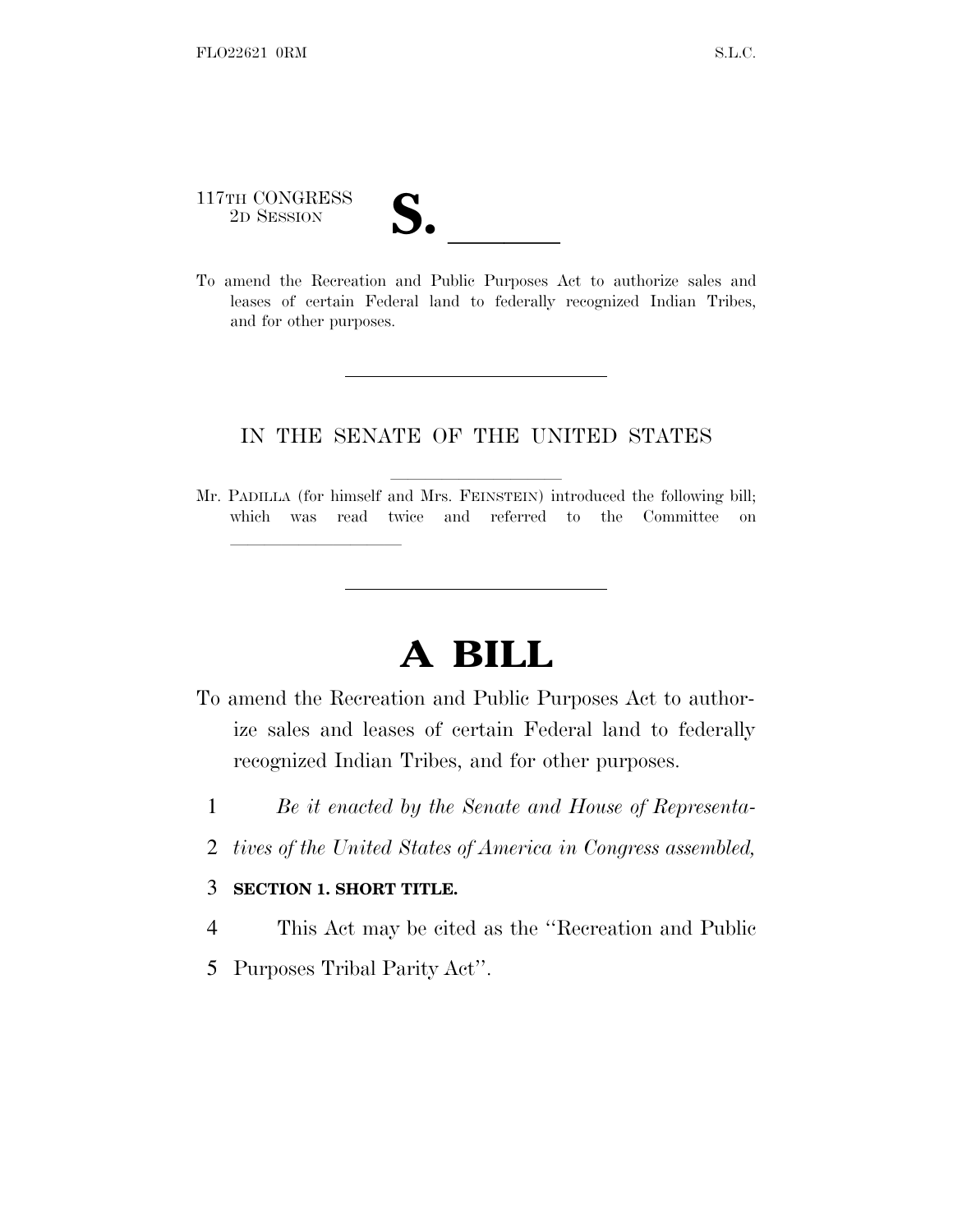| $\mathbf{1}$   | SEC. 2. SALE OR LEASE OF LAND TO FEDERALLY RECOG-     |
|----------------|-------------------------------------------------------|
| $\overline{2}$ | NIZED INDIAN TRIBES UNDER THE RECRE-                  |
| 3              | ATION AND PUBLIC PURPOSES ACT.                        |
| $\overline{4}$ | (a) APPLICATION; ACREAGE LIMITATIONS.—The             |
| 5              | first section of the Act of June 14, 1926 (commonly   |
| 6              | known as the "Recreation and Public Purposes Act" (44 |
| 7              | Stat. 741, chapter 578; 68 Stat. 174, chapter 263; 43 |
| 8              | U.S.C. $869$ ), is amended—                           |
| 9              | $(1)$ in subsection $(a)$ —                           |
| 10             | $(A)$ in the first sentence—                          |
| 11             | (i) by inserting "federally recognized                |
| 12             | Indian Tribe," before "Territory,"; and               |
| 13             | (ii) by inserting "Tribal," before                    |
| 14             | "Territorial,"; and                                   |
| 15             | (B) in the second sentence, by inserting              |
| 16             | ", Tribal," before "or local authority";              |
| 17             | $(2)$ in subsection $(b)$ —                           |
| 18             | $(A)$ by striking "(i) For recreational" and          |
| 19             | inserting the following:                              |
| <b>20</b>      | $"(1)$ For recreational";                             |
| 21             | (B) by striking "(ii) For public purposes"            |
| 22             | and inserting the following:                          |
| 23             | "(2) For public purposes";                            |
| 24             | $(C)$ in paragraph $(1)$ (as so designated), by       |
| 25             | adding at the end the following:                      |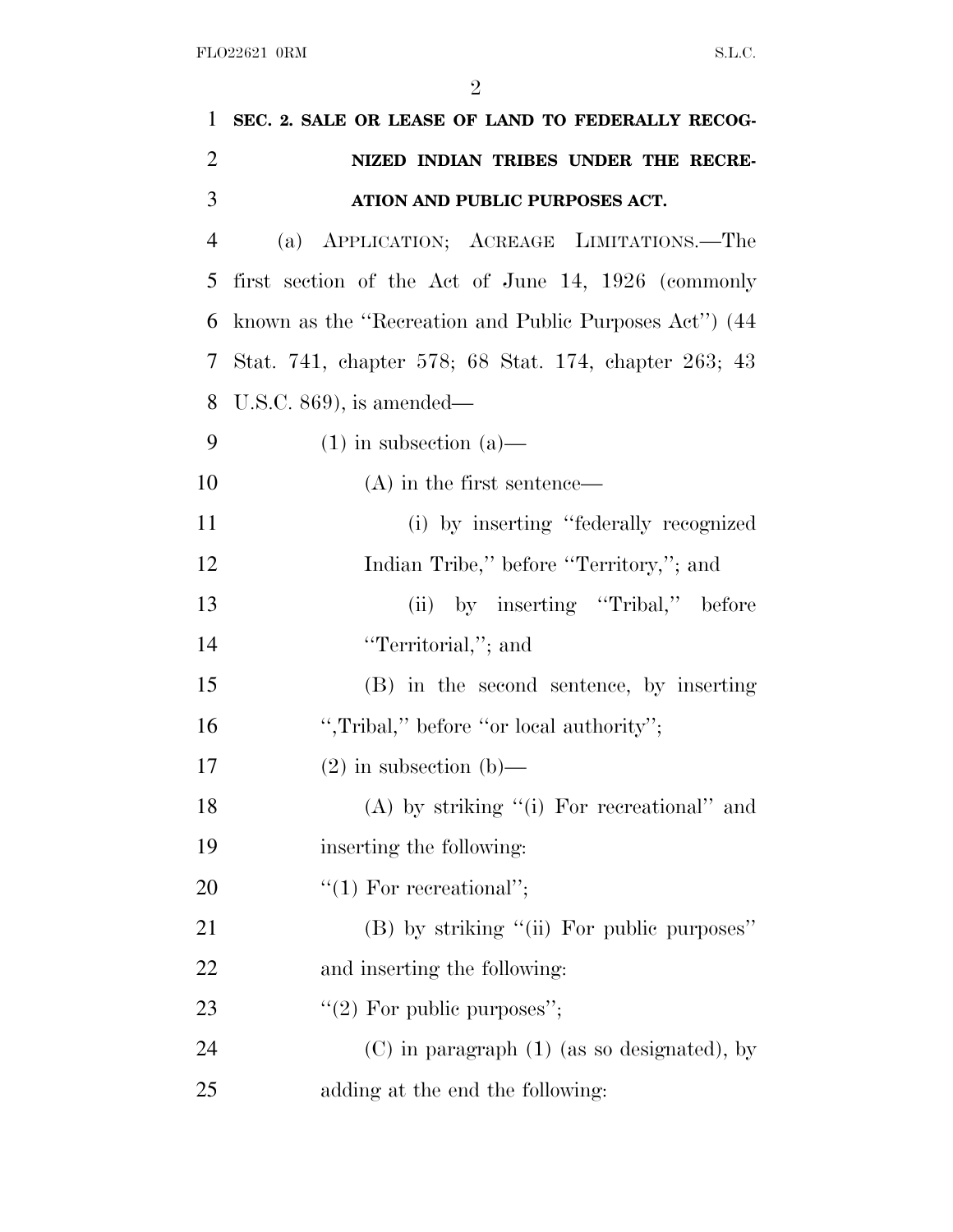| "(D) To any federally recognized Indian              |
|------------------------------------------------------|
| Tribe, $6,400$ acres."; and                          |
| (D) in paragraph $(2)$ (as so designated),           |
| by adding at the end the following:                  |
| "(D) To any federally recognized Indian              |
| Tribe, 640 acres."; and                              |
| $(3)$ in subsection $(e)$ —                          |
| (A) in the second sentence, by striking              |
| "States and counties and to State and Federal"       |
| and inserting "States, federally recognized In-      |
| dian Tribes, and counties and to State, Tribal,      |
| Territorial, and Federal"; and                       |
| $(B)$ in the last sentence, by striking ", ex-       |
| cept for a use authorized under the Act of June      |
| 1, 1938 (52 Stat. 609; 43 U.S.C., sec. 682a),        |
| as amended".                                         |
| (b) CONVEYANCE.—Section 2 of the Act of June 14,     |
| 1926 (commonly known as the "Recreation and Public   |
| Purposes Act") (44 Stat. 741, chapter 578; 43 U.S.C. |
| $869-1$ , is amended—                                |
| $(1)$ by inserting ", federally recognized Indian    |
| Tribe" before ", Territory" each place it appears;   |
| (2) by inserting "Tribal," before "Territorial,"     |
| each place it appears; and                           |
|                                                      |